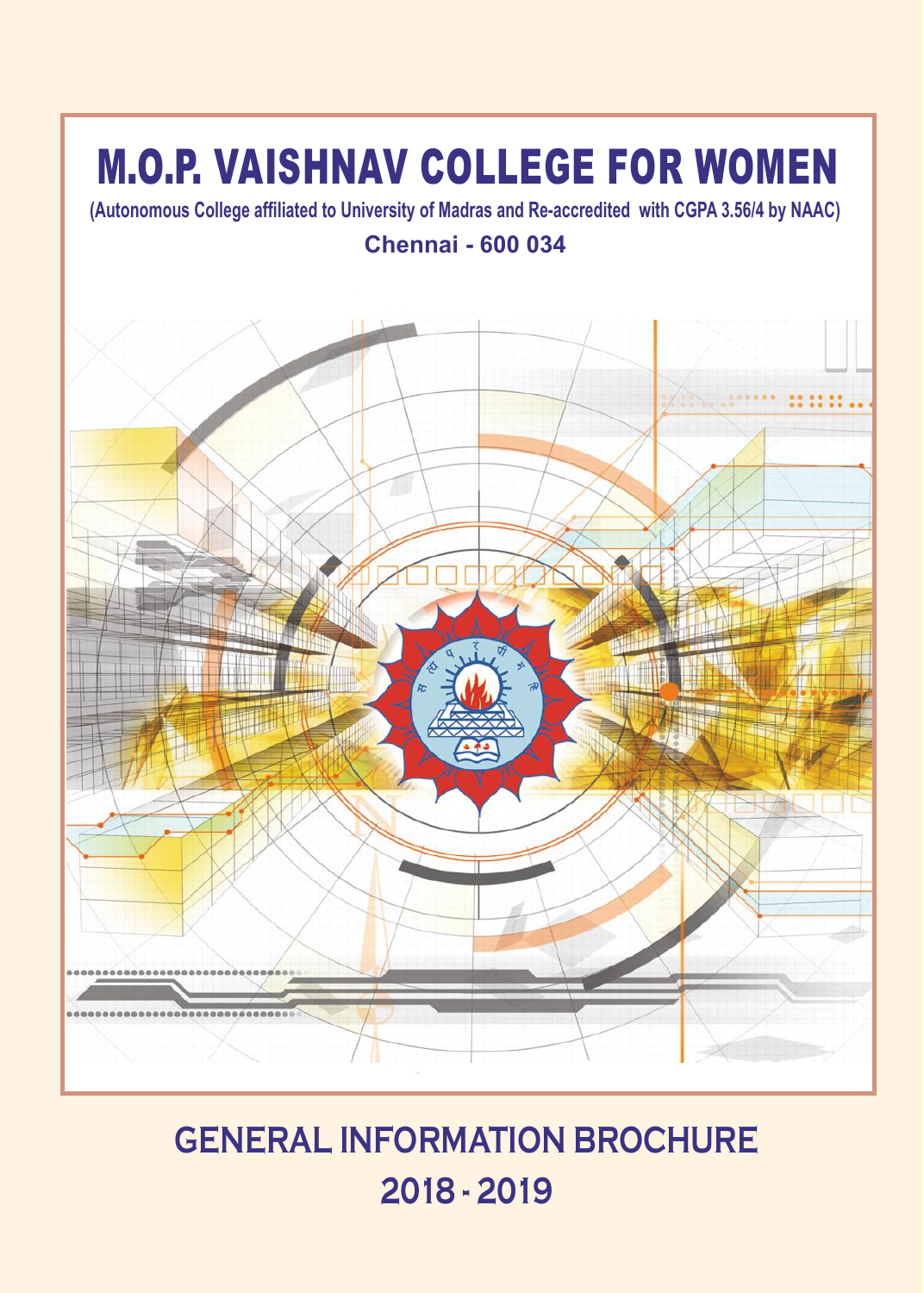# <u>VVVVVVVVVVVVVVVVVVV</u>

#### **MOP'S JOURNEY IN THE EMPOWERMENT OF WOMEN THROUGH QUALITY EDUCATION**

M.O.P. Vaishnav College for Women (Autonomous) is committed to the cause of empowering women through holistic education that would enrich their personality and groom them into academically proficient, self- reliant, motivated, creative, analytical, culturally rich, self-sustained, humane, responsible and confident individuals.

Astudent who enters the portals of M.O.Pacquires more than a degree. She is

- Trained to identify her hidden talents.
- Skillfully equipped to be economically independent.
- Aided in developing a holistic personality.
- Trained to become an effective communicator
- Trained in the art of management
- Nurtured as a leader with a social consciousness

The college was the dream realization, the result of the determination and sustained efforts of the two trusts, Sri Vallabhacharya Vidya Sabha and Dewan Bahadur M.O.Parthasarathy Aiyengar Charities. Initiated with just three courses-B.Com., B.B.A., B.Sc.(Maths) the college has today 15 UG, 7 PG courses and a Research Programme in the Department of Commerce.

The college affiliated to the University of Madras, has strength of more than 3000 students, thus recording a qualitative and quantitative growth. The College has been reaccredited by NAAC (National Assessment & Accreditation Council) with an 'A' grade and a CGPA of 3.56 on a 4 point scale.

M.O.P Vaishnav College for Women (Autonomous) also has the distinction of being one of the youngest colleges in the country to have been granted autonomy by the University Grants Commission and the University of **Madras**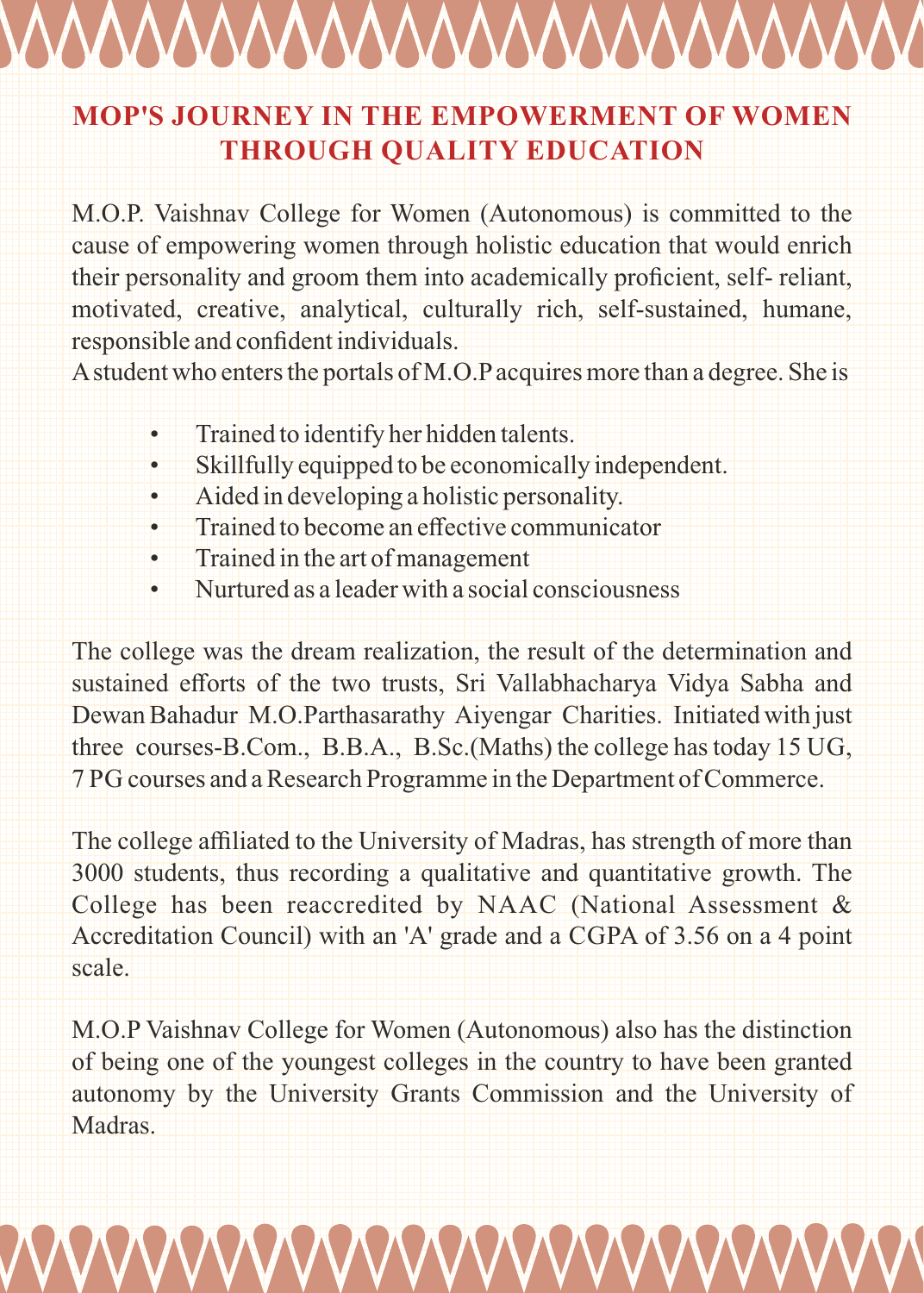

#### **ELIGIBILITY FOR ADMISSION - STD XII OR EQUIVALENT UNDER GRADUATE COURSES**

#### **Courses offered in Shift I**

#### **SCHOOL OF BUSINESS**

- **B.Com. (Accounting & Finance)** Commerce / Business studies, Accountancy with Mathematics in STD XII
- **B.B.A. (Bachelor of Business Administration)** Commerce / Business studies, Accountancy with Mathematics in STD XII

#### **SCHOOL OF INFORMATION TECHNOLOGY**

- **B.Sc. (Computer Science)** Any group in STD XII with Mathematics/ Business Mathematics
- **B.Sc. (Mathematics)** Any group in STD XII with Mathematics.

#### **SCHOOL OF MEDIA**

- **B.Sc. (Visual Communication)** Any group in STD XII **Admission through Entrance Test**
- **B.Sc. (Electronic Media)** Any group in STD XII **Admission through Entrance Test**
- **B.A. (Journalism)** Any group in STD XII

#### **SCHOOL OF FOOD SCIENCE**

 **B.Sc. (Food Science and Management)** Any group in Std XII (preference for Science stream)

#### **SCHOOL OF SOCIAL SCIENCE**

**B.A. (Sociology)** - Any group in Std XII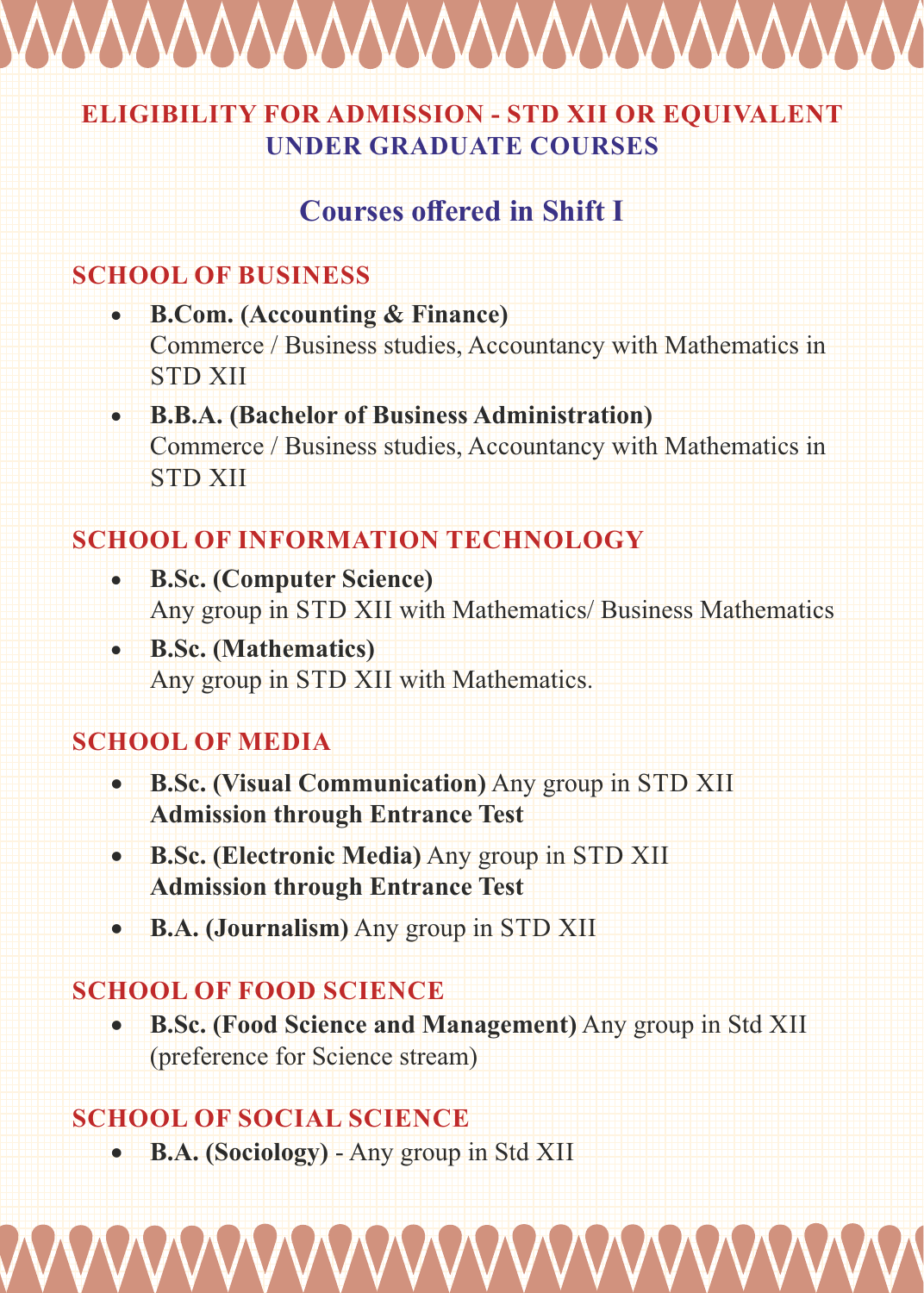

#### **Courses offered in Shift II**

#### **SCHOOL OF BUSINESS**

- **B.Com. (Accounting & Finance)** Commerce / Business studies, Accountancy with Mathematics in STD XII
- **B.Com. (Marketing Management)**

#### **&**

- **B.Com. (Corporate Secretaryship)** Commerce / Business Studies, Accountancy with or without Mathematics in STD XII
- **B.Com. (Hons.):** with special coaching for CA Commerce / Business Studies, Accountancy with Mathematics in STD XII
- **B.A. Economics \*** Any stream in STD XII with economics.
- **B.B.A. (Bachelor of Business Administration)** Commerce / Business Studies, Accountancy with or without Mathematics in STD XII

**\* (Subject to Affiliation from University of Madras)**

#### **SCHOOL OF INFORMATION TECHNOLOGY**

 **B.C.A. (Bachelor of Computer Applications)** Any group in STD XII with Mathematics/ Business Mathematics.

#### **SCHOOL OF SOCIAL SCIENCE**

**B.Sc. (Psychology)** - Science group in Std XII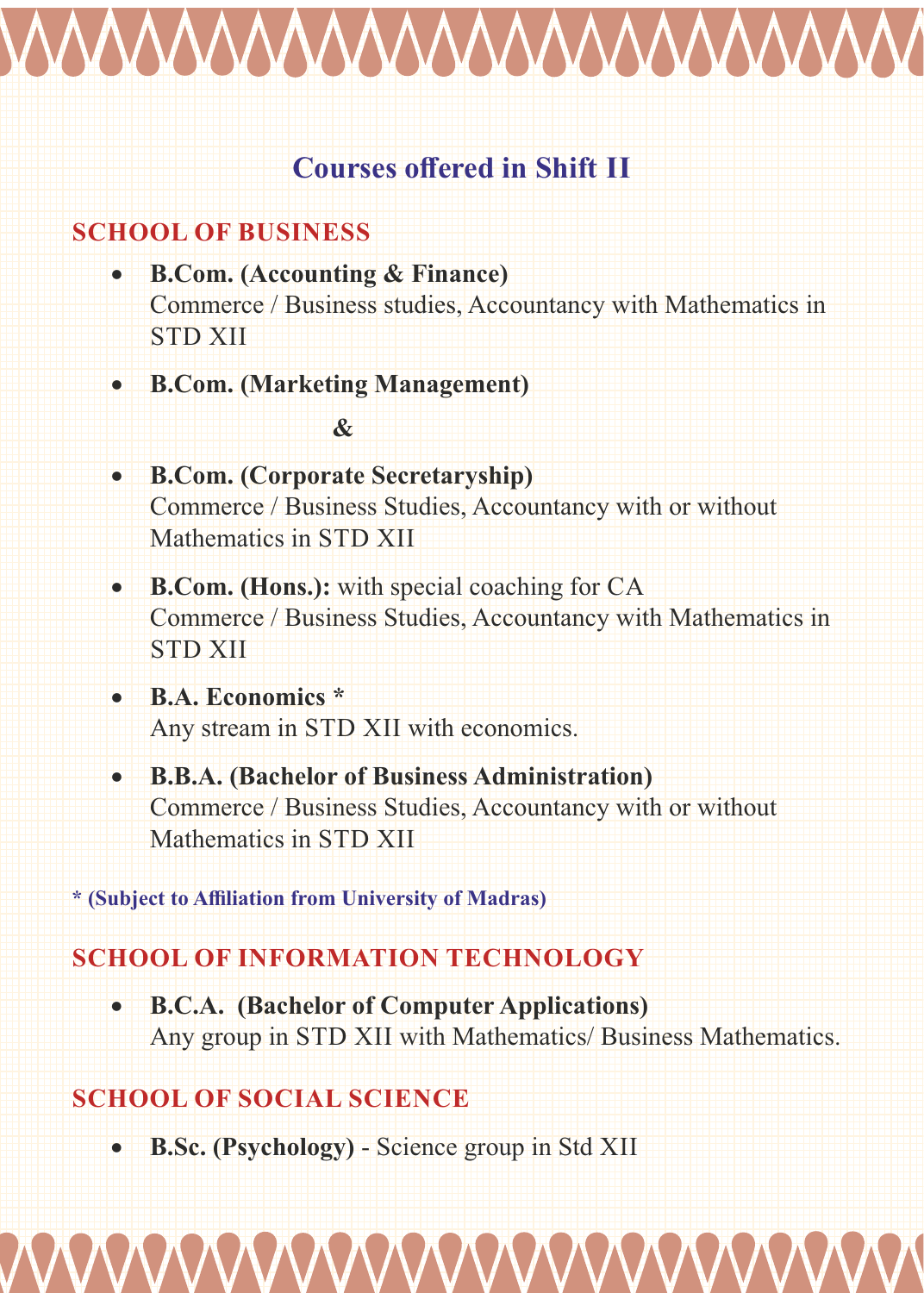# WWWWWWWWWWW

#### **POST GRADUATE COURSES**

- **M.B.A** Any degree with valid TANCET/ MAT. Score
- **M.Com.** Degree in B.Com. (Any Stream)/ B.B.A.
- **M.A. (Human Resource Management)** Any Degree
- **M.A. (Media Management)** Any Degree
- **M.A. (Communication)** Any Degree
- **M.Sc. (Information Technology)** Degree in Computer Science, B.C.A, B. Sc. (Mathematics) or any degree with Mathematics as a subject.
- **M.Sc. (Food Technology and Management)** A related or an allied degree in Life Sciences / Home Science / Nutrition / Food Science or Chemical Sciences.

**Admission for all PG courses through entrance test only.**

#### **RESEARCH DEPARTMENT**

**Ph.D. in Commerce**